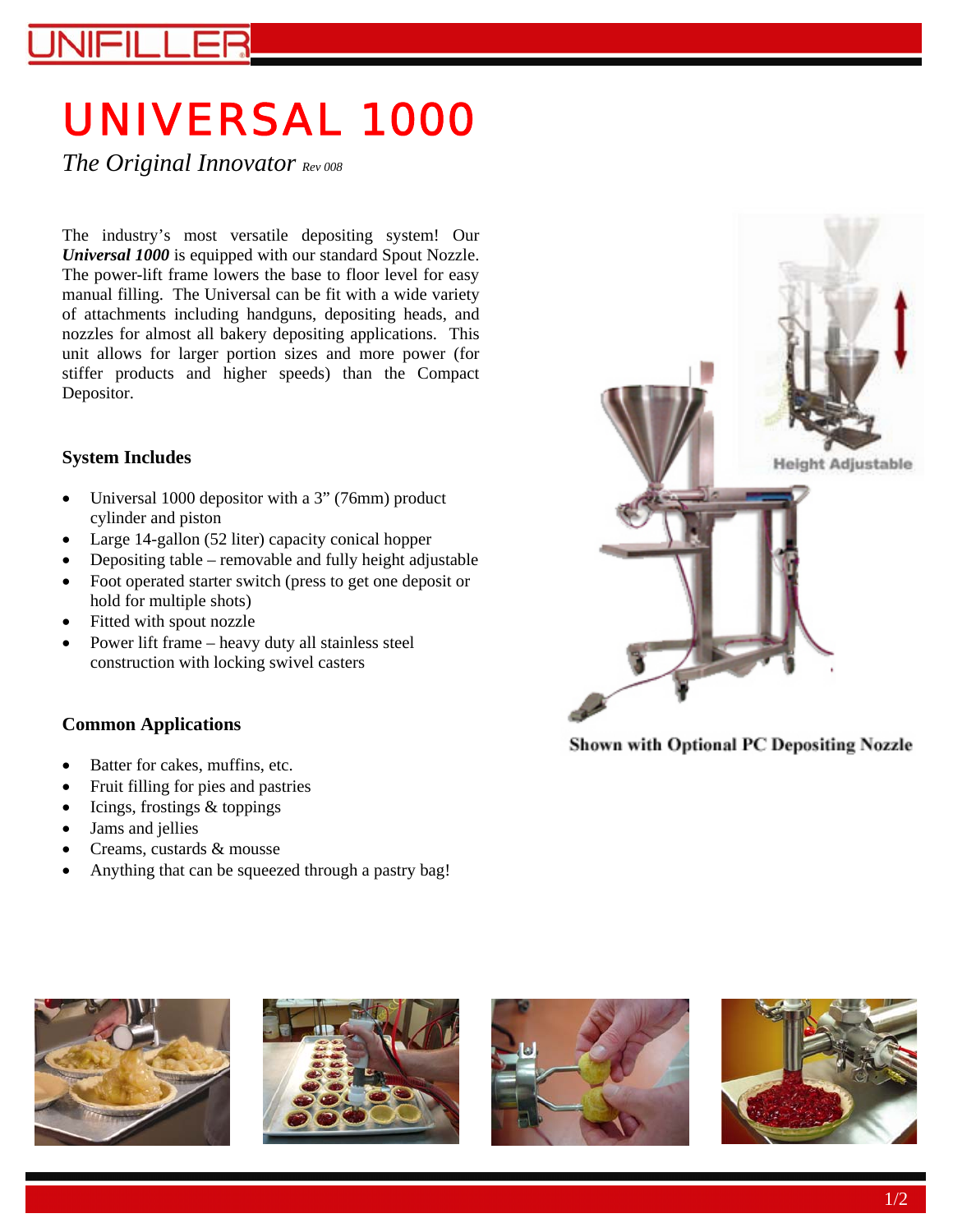#### **Product Cylinder Size Chart**

| <b>CYLINDER</b> | DEPOSIT VOLUME (fl oz) |                  |                  |         |
|-----------------|------------------------|------------------|------------------|---------|
| <b>SIZE</b>     | Min                    |                  | Max              |         |
| 3"              | 3.6                    | 106 ml           | $36 \text{ oz}$  | 1064 ml |
| 2.5"            | 2.5 oz                 | 73 ml            | 24.5 oz          | 726 ml  |
| 1.5"            | $0.8$ oz               | $24 \text{ ml}$  | $8.2 \text{ oz}$ | 243 ml  |
| 1, 3            | $0.3$ oz               | 10 <sub>ml</sub> | 3.3oz            | 99 ml   |





#### **Shipping Information**

| Dimensions: | 50" x 29" x 52" (127cm x 74cm x 132cm) |
|-------------|----------------------------------------|
| Weight:     | 300 lbs (136 kg)                       |

#### **Performance Specifications**



*Speed*  MPH J Up to 140 deposits/min (8400 deposits/hr). Based on product size



*Power*  Air only 3 – 5 CFM @ 80 PSI 85-142 liter/min @ 5.5 Bar



*Volume*  0.3 to 36 oz. 10ml to 1064 ml

 **Ozs g**

*Particle Size*  Up to ¾" cubic 19mm

*Note:Equipment quoted is designed to run at the speeds given, but is dependent on operator efficiency and skill, as well as deposit size and product consistency.* 

**Unifiller Systems Inc.**  7621 MacDonald Road, Delta, B.C., Canada, V4G 1N3 Phone: (604) 940-2233 Toll-free: (888) 733-8444 Fax: (604) 940-2195 www.unifiller.com Email: info@unifiller.com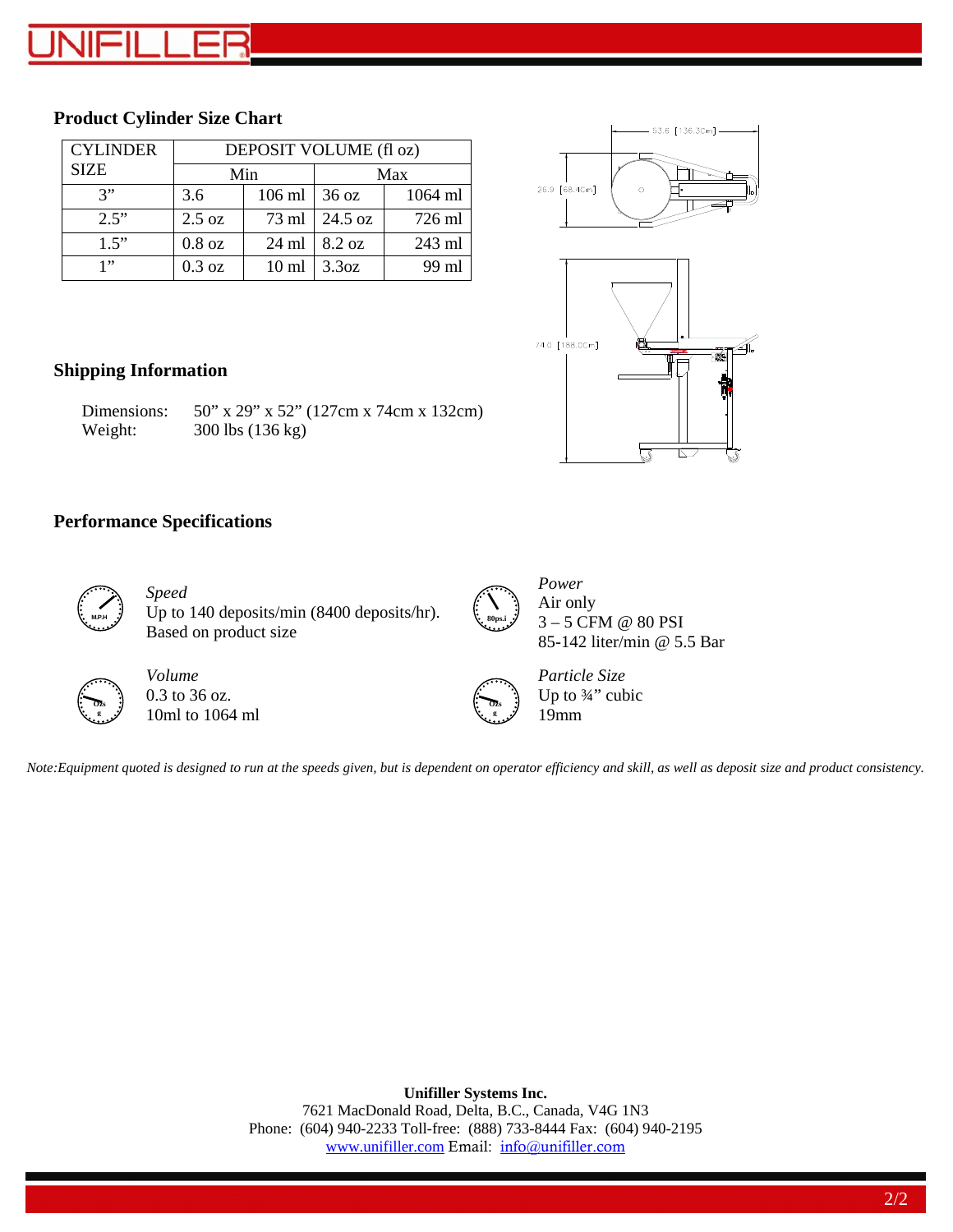## 1000 BASE ACCESSORIES

*Options and Attachments for the 1000 Base Rev 008*